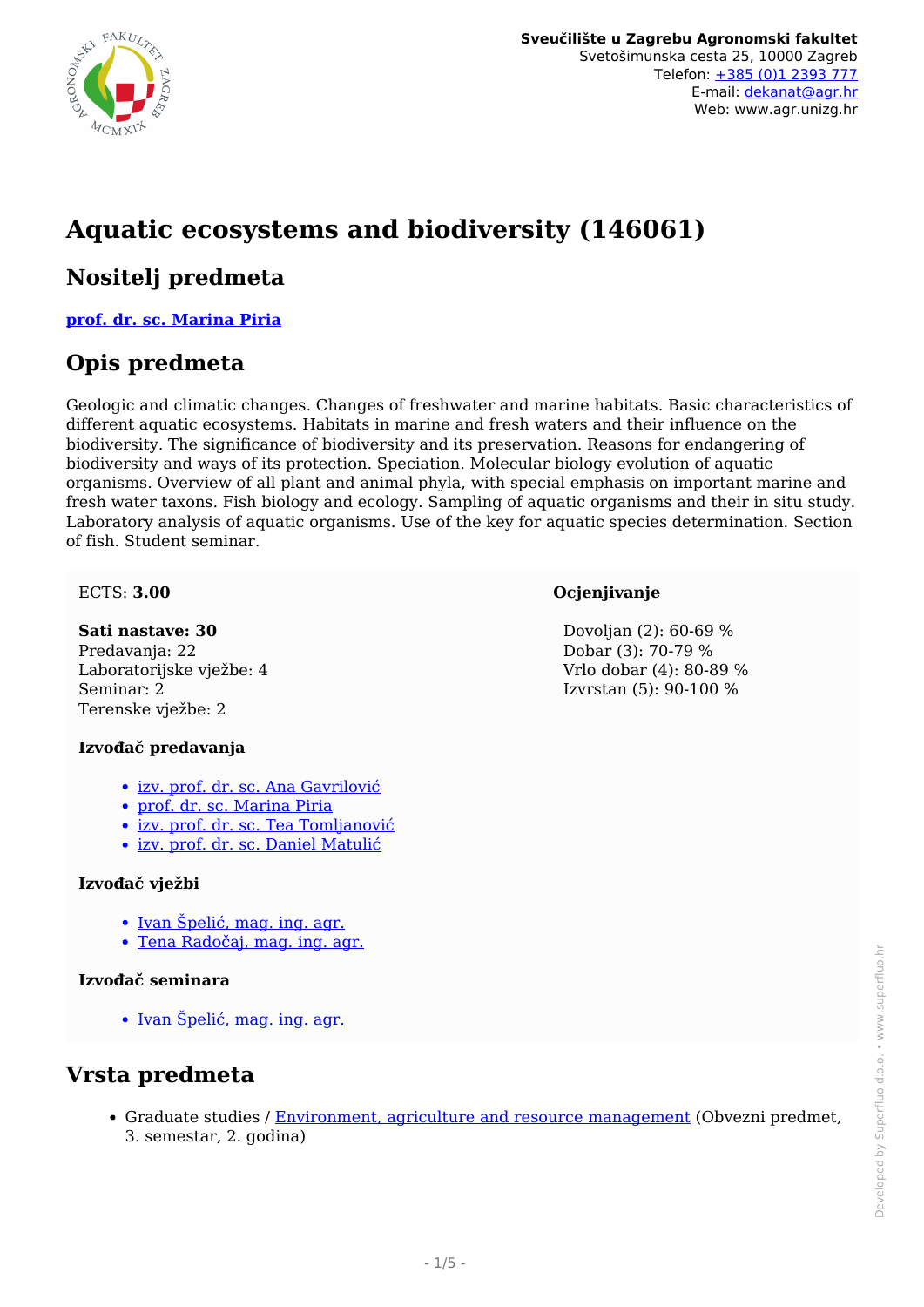

# **Opće kompetencije**

Students acquire knowledge on the biological and ecological diversity of marine and inland waters, on the ways of their endangerment and on the conservation measures.

### **Oblici nastave**

- Lectures
- Laboratory practice/exercises Analyses of sampled material
- Field work Sampling of aquatic organisms and water
- Seminars Independent student group sampling, laboratory analysing, literature searching, writing and presenting specified case study

# **Ishodi učenja i način provjere**

| Ishod učenja                                       | Način provjere |  |
|----------------------------------------------------|----------------|--|
| Basic general knowledge in field                   | Oral exam      |  |
| Capability of knowledge implementation in practice | Exercises      |  |
| Capability of analysis and synthesis               | Oral exam      |  |
| Research competencies                              | Exercises      |  |
| Learning capabilities                              | Oral exam      |  |
| Working capability in interdisciplinary teams      | Seminar        |  |
| Interpersonal competencies                         | Seminar        |  |
| Oral and written communication in English          | Seminar        |  |

## **Način rada**

### **Obveze nastavnika**

Regular maintenance of all forms of teaching. The time for consultations out of lectures.

#### **Obveze studenta**

Regular attending at classes and performing assigned tasks.

## **Polaganje ispita**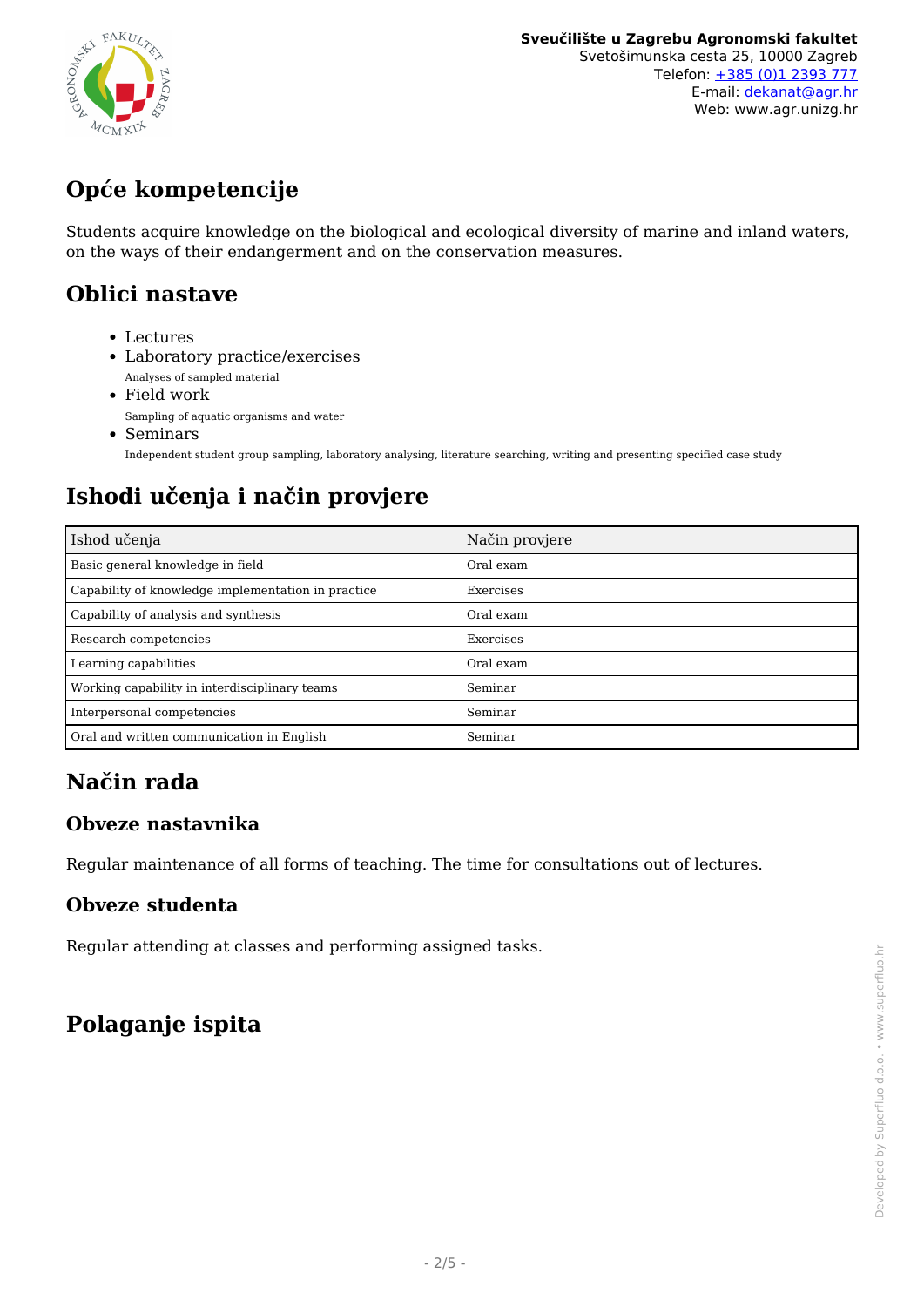

| Elementi<br>praćenja                      | Maksimalno<br>bodova ili<br>udio u ocjeni | Bodovna skala<br>ocjena | Ocjena | Broj sati<br>izravne<br>nastave | Ukupni broj<br>sati rada<br>prosječnog<br>studenta | ECTS bodovi |
|-------------------------------------------|-------------------------------------------|-------------------------|--------|---------------------------------|----------------------------------------------------|-------------|
| 1st exam oral                             | 16 %                                      |                         |        |                                 |                                                    | 0.5         |
| 2nd exam oral                             | 16 %                                      |                         |        |                                 |                                                    | 0.5         |
| 3rd exam oral                             | 16 %                                      |                         |        |                                 |                                                    | 0.5         |
| 4th exam oral                             | 16 %                                      |                         |        |                                 |                                                    | 0.5         |
| 5th exam oral                             | 16 %                                      |                         |        |                                 |                                                    | 0.5         |
| Final exam<br>Seminar written<br>and oral | 20 %                                      |                         |        |                                 |                                                    | 0.5         |
| Total                                     | 100 %                                     |                         |        |                                 |                                                    | 3           |

| Elementi praćenja | Opis                                                                       | Rok                                                      | Nadoknada                                                |
|-------------------|----------------------------------------------------------------------------|----------------------------------------------------------|----------------------------------------------------------|
| Oral exams        | In parts, according to the given Deadlines determined at the<br>paragraphs | beginning of the semester                                | Deadlines determined at the<br>beginning of the semester |
| Final oral exam   | Public presentations of<br>seminars with answering at<br>questions         | Deadlines determined at the<br>beginning of the semester | Deadlines determined at the<br>beginning of the semester |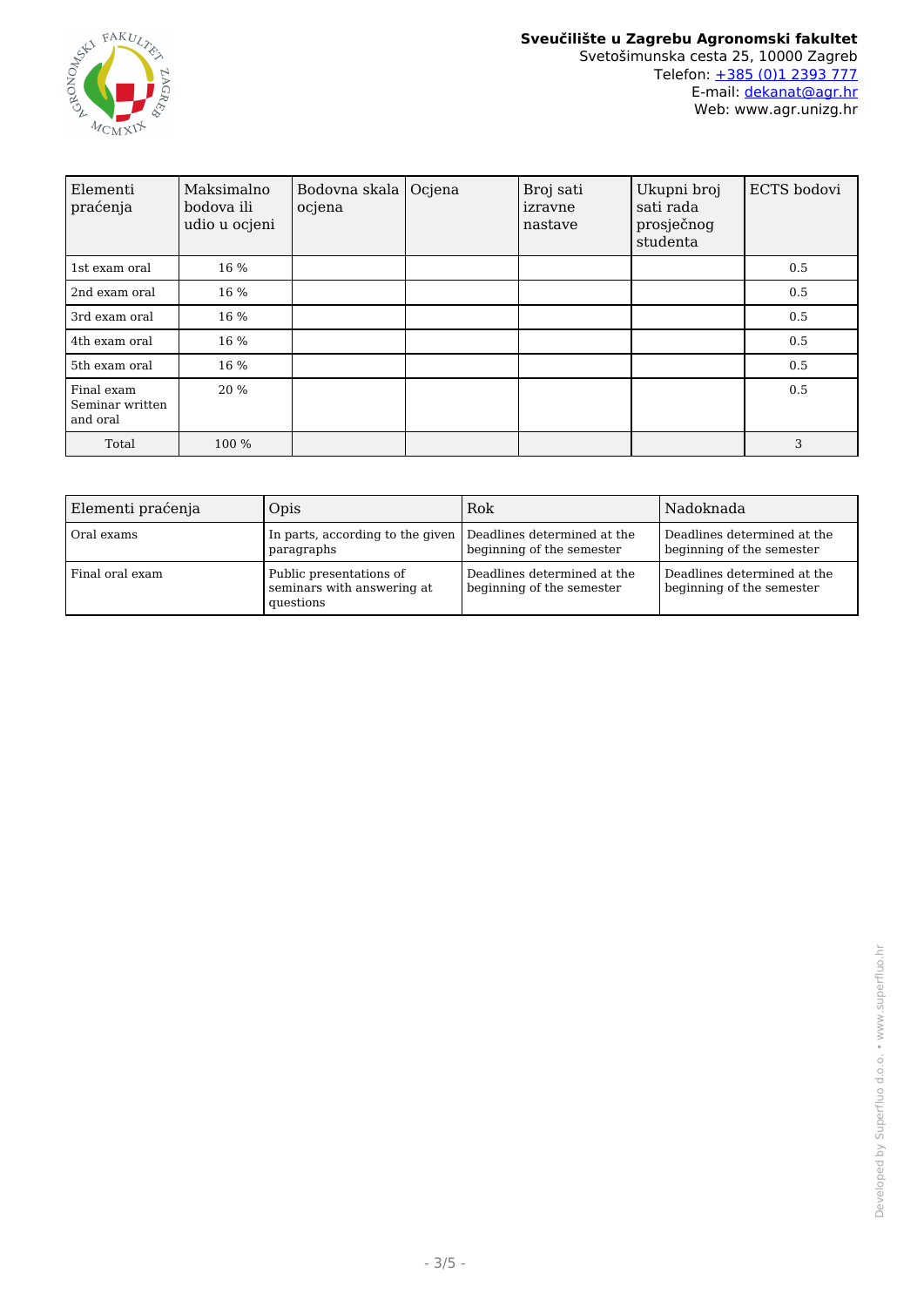

## **Tjedni plan nastave**

- 1. Habitat changes. Aquatic ecosystems L Geologic and climatic changes; Changes of freshwater and marine habitats. Basic characteristics of different aquatic ecosystems.
- 2. Aquatic ecosystems L Basic characteristics of different aquatic ecosystems.
- 3. Aquatic ecosystems. Habitat biodiversity relationship. L Basic characteristics of different aquatic ecosystems. Habitats in marine and fresh waters and their influence on the biodiversity; Reasons for endangering of biodiversity and ways of its protection; Speciation. Energy and productivity.
- 4. Molecular biology evolution. Molecular biology investigations L Molecular biology evolution of aquatic organisms. Molecular biology investigation of aquatic organisms.
- 5. Aquatic plants and lower organisms L Overview of important taxons of plants and lower organisms.
- 6. Freshwater invertebrates L Overview of freshwater invertebrate animal phyla, with special emphasis on important freshwater taxons.
- 7. Freshwater invertebrates. Marine invertebrates. L Overview of freshwater invertebrate animal phyla, with special emphasis on important freshwater taxons. Overview of marine ivertebrates, with special emphasis on important marine taxons.
- 8. Marine invertebrates L Overview of marine ivertebrates, with special emphasis on important marine taxons.
- 9. Aquatic vertebrates L Overview of aquatic vertebrates, with special emphasis on important marine and freshwater taxons.
- 10. Fish biology and ecology L Basics of fish biology and ecology
- 11. Bases searching and communication Pe-L Searching for scientific literature by internet and scientific bases. Presentation of seminars by internet.
- 12. Seminar S Equipment and methods for sampling of water organisms.
- 13. Field Work F Sampling of plankton, benthos and fish.
- 14. Laboratory Practice I Lab Plankton and benthos analyses.
- 15. Laboratory Practice II Lab Fish analyses.

### **Obvezna literatura**

- 1. Sumich J. L. (1992): An Introduction to the Biology of Marine Life. WCB, Wm. C. Brown Publishers, Dubuque
- 2. Needham J. G., Paul R. (1988): A Guide to the Study of Fresh-Water Biology. McGraw-Hill, Boston
- 3. Moyle P. B., Cech J. J. (2004): Fishes: an introduction to ichthyology. Prentice Hall, Upper Saddle River
- 4. Sparre, P., Venema S. C. (1992): Introduction to tropical fish stock assessment. Part 1-Manual. FAO, Fish Tech. Pap., 306/1, 110 pp

## **Preporučena literatura**

- 1. Riedl R. (1963): Fauna und Flora der Adria. Verlag Paul Parey, Hamburg und Berlin
- 2. Kottelat, M, Freyhof J. (2007): Handbook of European Freshwater Fishes. Kottelat, Cornol, Switzerland and Freyhof, Berlin, Germany
- 3. Stiassny M. L. J., Parenti L. R., Johnson G. D. (eds), (1996): Interrilationships of Fishes. Academic Press, San Diego